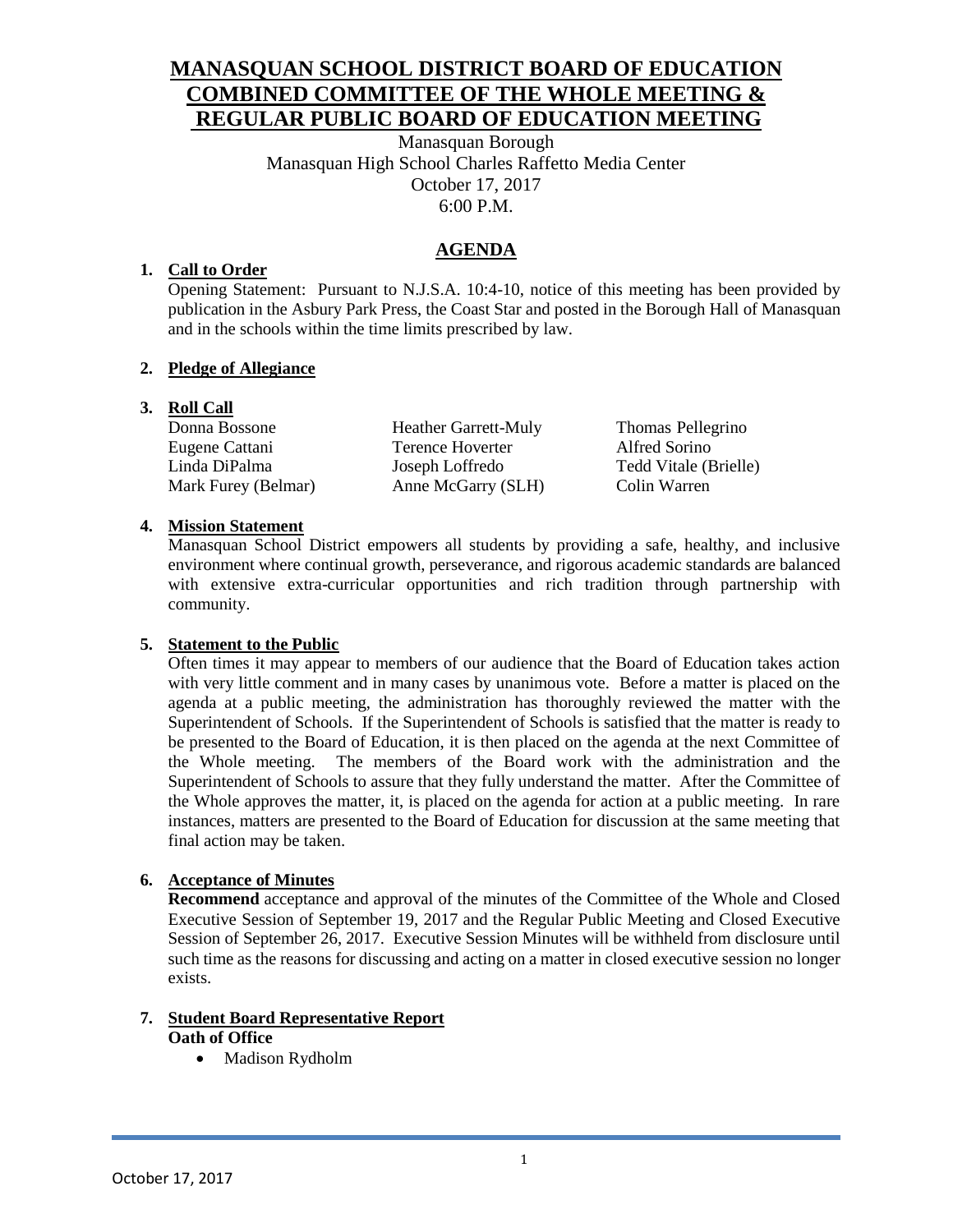#### **8. Presentations**

- **High School Students of the Month for September – William McCarthy, Senior – Grace Beyer, Junior – Allison Hamilton, Sophomore – Michelle Beer, Freshman**
- **High School Teacher of the Month for September– Thomas Glenn**
- **Elementary School Student of the Month for September – John Nowak**
- **Elementary School Teacher of the Month for September – Alissa Boyne**
- **Elks Elementary School Student of the Month for September- Luis Morales**
- **Elks Teenager of the Month for September- Lucy Brennan**
- **Act of Bravery Recognition – Lambros Komitas**
- **Academy of Engineering STEAM Tank Challenge Recognition**
- **PARCC Presentation – Presented by Richard Kirk, Justin Roach, and Craig Murin**
- **New Road Construction Project Update Presented by Robert Notley**

### **9. Discussion Items October 17, 2017 Agenda**

- **Education, Curriculum & Technology- Agenda Items\*** 
	- o New Jersey Healthy Communities Network grant application **\***
	- o Later Start Time Committee
	- o Academy Enrollment
		- Academy of Health Careers 178
		- Academy of Finance  $-115$
		- Academy of Public Safety 48
		- Academy of Engineering 103
	- o Instructional Council
		- Summer Academy 2018
		- **STEM Program District Wide**
- **Personnel– To be Discussed in Executive Session- Agenda Items\***
- **Policy- Agenda Items\* Policies for 2nd Reading** 
	- $\circ$  P & R 7102 Site Selection and Acquisition
- **Finance - Agenda Items\***
	- o 2018-2019 Budget Plan of Action
- **Buildings & Grounds/Facilities- Agenda Items\***
	- o Preliminary Wetlands Investigation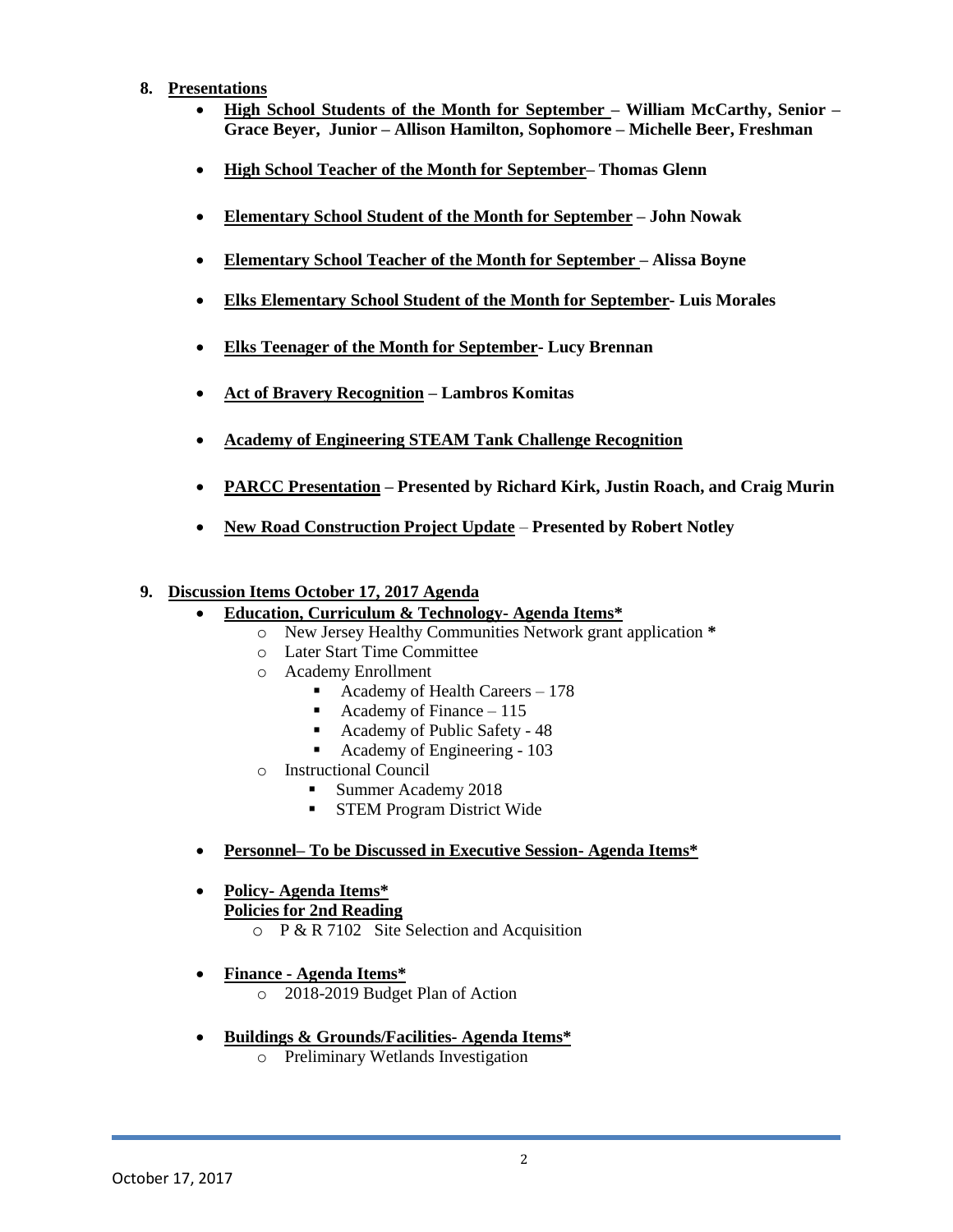#### **10. Superintendent's Report & Information Items**

- Enrollment– **Document A**
	- **Total Enrollment – 1,524**
		- o **High School – 945**
		- o **Elementary School – 579**
- Attendance Comparison, Fire Drill Reports, Suspensions & Tardy Reports– **Document B Fire Drill Reports**
	- **High School:**
		- o **September 12th (Fire Drill)**
		- o **September 20th (Lockdown)**
	- **Elementary School:**
		- o **September 14th (Fire Drill)**
		- o **September 28th (Lockdown)**
- HIB Monthly Report **No report for the month**
- **Report of the Director of Curriculum and Instruction**
- **Report of the Director of Technology and Human Resources**

**Recommend** approval and acceptance of the Superintendent's Report.

#### **11. Public Forum on Agenda Items**

Time may be allocated for public comment at this meeting. Each speaker may be allotted a limited time when recognized by the presiding officer. In the event it appears the public comment portion of the meeting may exceed 45 minutes, the presiding officer may limit each statement made by a participant to 3-5 minutes duration. Individuals wishing to address the Board shall be recognized by the presiding officer and shall give their names, addresses and the group, if any, that they represent. Although the Board encourages public participation, it reserves the right, through its presiding officer, to terminate remarks to and/or by any individual not keeping with the conduct of a proper and efficient meeting. During the public participation portions of this meeting, the Board will not respond to questions from the public involving employment, appointment, termination of employment, negotiations, terms and conditions of employment, evaluation of the performance of, promotion or disciplining of any specific or prospective or current employee. This public forum is limited to comment on items included in this agenda only.

### **MANASQUAN General Items**

- **12. Recommend** approval of the 2017-2018 transportation contracts and agreements for Manasquan resident students, as per **Document 1.**
- **13. Recommend** approval of the following change orders:
	- Change Order Request #003 \$3,586.75 TRANE Replace compressor MZ-3
	- Change Order Request #004 \$29,935.00 TRANE Replace all 61 existing circuit setters with new balancing valves, also to be commissioned.
- **14. Recommend** approval of the contract with Edwards Engineering in the estimated amount of \$1,000 to conduct a preliminary wetlands investigation on the Elementary School parcel (adjacent to Judas Creek and State Highway 71) for the purpose of investigating the feasibility of adding an additional parking lot for school district use, per **Document 2.**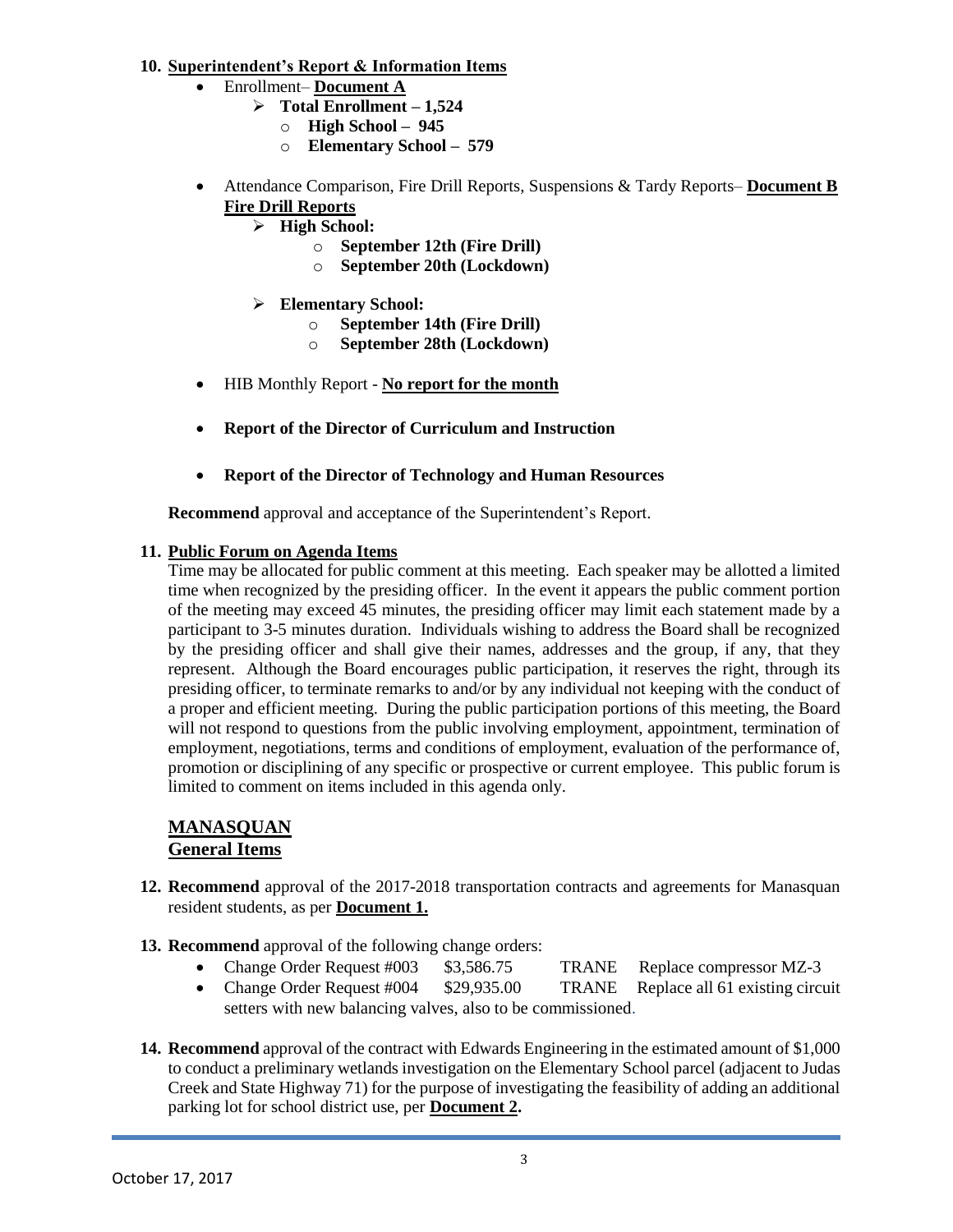**15. Recommend** approval of the following payment of invoices to TRANE, for the HVAC work at the Manasquan Elementary School (balance of 5% withholding from the September payment, to be released upon New Road Construction's review and approval of Asbuilt drawings):

| Invoice $\# 38363711$ | \$1,333.25 |
|-----------------------|------------|
|                       |            |

- Invoice #38365723  $$10,654.40$
- Invoice #38368740  $$5,406.85$
- **16. Recommend** approval of Bilingual Speech Plus, Nilda Colazzo to conduct bi-lingual speech and language evaluation with student # 323548 as part of a Child Study Team evaluation at the rate of \$575.00.

#### **Professional Days**

**17. Recommend** approval of the **attendance** of staff members at conferences/workshops indicated below:

| Date              | <b>Name</b>           | <b>Destination</b> | <b>Purpose</b>                | Sub            | Cost                      |
|-------------------|-----------------------|--------------------|-------------------------------|----------------|---------------------------|
|                   |                       |                    | <b>International Dyslexia</b> |                |                           |
| October 13, 2017  |                       |                    | <b>Association Fall</b>       |                | Registration - \$230.00   |
| (Revised Date)    | Linda Bradley         | Somerset           | Conference                    | Yes            | Mileage - \$15.00         |
| November 20, 2017 | Colleen Graziano      | Monroe Twp.        | Personalized Learning         | N <sub>0</sub> | Mileage: \$19.84          |
|                   |                       |                    |                               |                | Registration - \$230.00   |
| October 13, 2017  | Valerie Vayas         | Somerset           | Dyslexia                      | Yes            | Mileage - \$15.07         |
|                   |                       |                    |                               |                |                           |
|                   |                       |                    | District Grade Group          |                |                           |
| November 15, 2017 | Christine Melfi       | Sea Girt           | <b>Collaborative Session</b>  | Yes            | None                      |
|                   |                       |                    | Yearbook Advisory             |                | Registration - \$10.00    |
| October 25, 2017  | Teresa Reichey        | Highlands          | Training                      | Yes            | Mileage - \$16.43         |
|                   |                       |                    | <b>Across District Grade</b>  |                |                           |
|                   |                       |                    | Group Collaborative           |                |                           |
| November 15, 2017 | Alyse Leybovich       | Sea Girt           | Session                       | Yes            | None                      |
|                   |                       |                    | Yearbook Advisory             |                | Registration - \$10.00    |
| October 25, 2017  | Laura Wahl            | Highlands          | Training                      | Yes            | Mileage - \$16.43         |
|                   |                       | <b>New</b>         | Low Vision & Large            |                |                           |
| October 18, 2017  | Nancy LeBlanc         | <b>Brunswick</b>   | Print Pre-K Workshop          | Yes            | Mileage - \$12.03         |
| November 15, 2017 | Kindle Kuriscak       | Sea Girt           | LA/Writing                    | N <sub>0</sub> | None                      |
|                   | Carmen                |                    | District Grade Group          |                |                           |
| November 15, 2017 | Rodriguez             | Sea Girt           | <b>Collaborative Session</b>  | Yes            | None                      |
|                   | <b>Christine Rice</b> |                    | <b>PARCC</b> Strategies and   | $Yes -$        | Registration - \$199 Each |
| December 13, 2017 | Nancy Knitter         | Cranbury           | Instruction                   | 2              | Mileage - \$9.00 Each     |
|                   |                       |                    | <b>JSUMC</b> Psychiatry       |                |                           |
| November 29, 2017 | Teresa Savage         | Neptune            | Symposium                     | N <sub>0</sub> | Mileage - \$4.84          |
|                   |                       |                    | <b>JSUMC</b> Psychiatry       |                |                           |
| November 29, 2017 | Kelly Balon           | Neptune            | Symposium                     | N <sub>0</sub> | Mileage - \$4.68          |

#### **Student Action Field Trips 18. Recommend** approval of the field trips listed below:

| <b>Date</b>             | <b>Name</b>                                      | <b>Subject</b> | <b>Destination</b>          | <b>Purpose</b>          | <b>Sub</b> | <b>Other</b><br><b>Board</b><br>Costs | <b>Other</b><br><b>Fund</b> |
|-------------------------|--------------------------------------------------|----------------|-----------------------------|-------------------------|------------|---------------------------------------|-----------------------------|
| June 2018<br>(Date TBD) | Cathy Taft<br>Brianna Snel                       | $4th$ Grade    | <b>Bailey Reed</b><br>House | History of<br>Manasquan | No         | None                                  | None                        |
| June 2018<br>(Date TBD) | Cathy Taft<br>Desiree Faul                       | $4th$ Grade    | <b>Bailey Reed</b><br>House | History of<br>Manasquan | No         | None                                  | None                        |
| June 2018<br>(Date TBD) | Cathy Taft<br>Pamela Kelly<br><b>Taylor Ames</b> | $4th$ Grade    | <b>Bailey Reed</b><br>House | History of<br>Manasquan | No         | None                                  | None                        |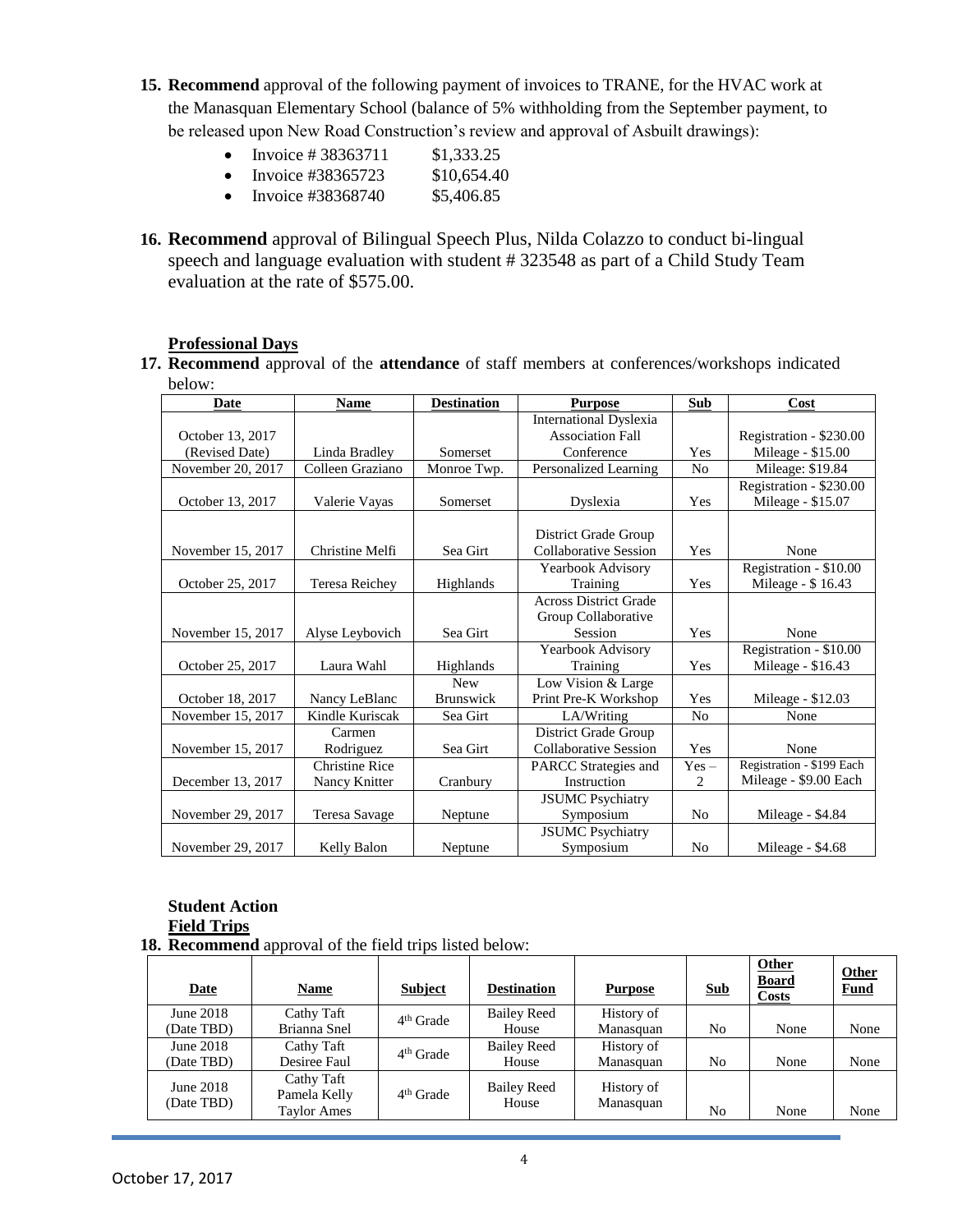| <b>June 2018</b>       | Cathy Taft                     |                       |                      |                                    |           |      |         |
|------------------------|--------------------------------|-----------------------|----------------------|------------------------------------|-----------|------|---------|
| (Date TBD)             | Meghan Roland                  |                       | <b>Bailey Reed</b>   | History of                         |           |      | None    |
|                        | Gerald Brown                   | 4 <sup>th</sup> Grade | House                | Manasquan                          | No        | None |         |
| May 2018<br>(Date TBD) | Cathy Taft                     | 4 <sup>th</sup> Grade | St. Catharine's      | Spelling Bee                       | $Yes - 1$ | None | None    |
|                        | Cathy Taft                     |                       |                      |                                    |           |      |         |
|                        | Desiree Faul                   |                       |                      |                                    |           |      |         |
|                        | Meghan Roland                  |                       |                      |                                    |           |      |         |
|                        | Gerald Brown                   |                       |                      |                                    |           |      |         |
| December 20,           | Brianna Snel                   |                       | Algonquin            | Visual                             |           |      | Student |
| 2017                   | <b>Taylor Ames</b>             | 4 <sup>th</sup> Grade | Theater              | Performing Arts                    | No        | None | Funds   |
|                        | Cathy Taft                     |                       |                      |                                    |           |      |         |
|                        | Desiree Faul                   |                       |                      |                                    |           |      |         |
|                        | Gerald Brown                   |                       |                      |                                    |           |      |         |
|                        | Meghan Roland                  |                       |                      |                                    |           |      |         |
|                        | Brianna Snel                   |                       |                      |                                    |           |      |         |
|                        | <b>Taylor Ames</b>             |                       | <b>Trenton State</b> | Government                         |           |      | Student |
| May 15, 2018           | $Nurse - TBD$                  | 4 <sup>th</sup> Grade | House                | <b>Buildings</b>                   | No        | None | Funds   |
|                        | Katie Kappy                    |                       |                      |                                    |           |      |         |
|                        | Cynthia Kirk                   |                       |                      | "Pete the Cat".                    |           |      |         |
|                        | Kali Mura                      |                       |                      | Presentation on                    |           |      |         |
|                        | Carmen Rodriguez               |                       | Algonquin            | children's book                    |           |      |         |
| May 22, 2018           | Nurse (TBD)                    | 1 <sup>st</sup> Grade | Theater              | series                             | No        | None | None    |
|                        | Katie Kappy                    |                       |                      |                                    |           |      |         |
|                        | Cynthia Kirk                   |                       |                      |                                    |           |      |         |
|                        | Kali Mura                      |                       |                      | "Stars From My                     |           |      |         |
|                        | Carmen Rodriguez               |                       | Planetarium -        | Backyard"                          |           |      |         |
| May 18, 2018           | Nurse (TBD)                    | 1 <sup>st</sup> Grade | OCC                  | Earth Science                      | $Yes - 1$ | None | None    |
|                        | Heather Saake                  |                       |                      |                                    |           |      |         |
|                        | Margaret Polak                 |                       |                      | Tour kitchen &                     |           |      |         |
|                        | Teresa Savage                  |                       |                      | experience                         |           |      |         |
| October 26,            | Kathleen Stonaker              |                       |                      | working                            |           |      |         |
| 2017                   | Kelly Balon                    | Pre-School            | Squan Tavern         |                                    | No        | None | None    |
|                        |                                |                       | Algonquin            | Choral                             |           |      |         |
| December 6,            |                                |                       | Theater              | Performance                        |           |      |         |
| 2017                   | Marie Lauffer<br>Donna Mead    | Chorus                |                      | Observation                        | No        | None | None    |
|                        | <b>Lauren Buss</b>             |                       |                      |                                    |           |      |         |
|                        |                                |                       | Allaire              |                                    |           |      |         |
|                        | Michelle Sayre<br>Lauren Kelly |                       | Community            | Science - Living<br>Things, Animal |           |      | Student |
| May 4, 2018            | Nurse (TBD)                    | 2 <sup>nd</sup> Grade | Farm                 | Habitats                           |           | None | Funds   |
|                        | Donna Mead                     |                       |                      |                                    | $Yes - 1$ |      |         |
|                        | Lauren Buss                    |                       |                      |                                    |           |      |         |
|                        | Michelle Sayre                 |                       | Algonquin            |                                    |           |      | Student |
| May 22, 2018           | Lauren Kelly                   | $2^{\rm nd}$ Grade    | Theater              | Language Arts                      | No        | None | Funds   |
|                        |                                |                       |                      |                                    |           |      |         |

### **Placement of Students on Home Instruction**

**19. Recommend** that the following student(s) be placed on home instruction, as requested by Guidance or the Child Study Team and approved by the school physician: **None at this time**

### **Placement of Students Out of District**

**20. Recommend** approval of the Revised 2017-2018 External Placement list that reflects tuition costs, as per **Document 3**.

### **Financials**

**21. Recommend acceptance** of the following **Elementary School Central Funds Report** for the month ending **September 30, 2017 as per Document 4.**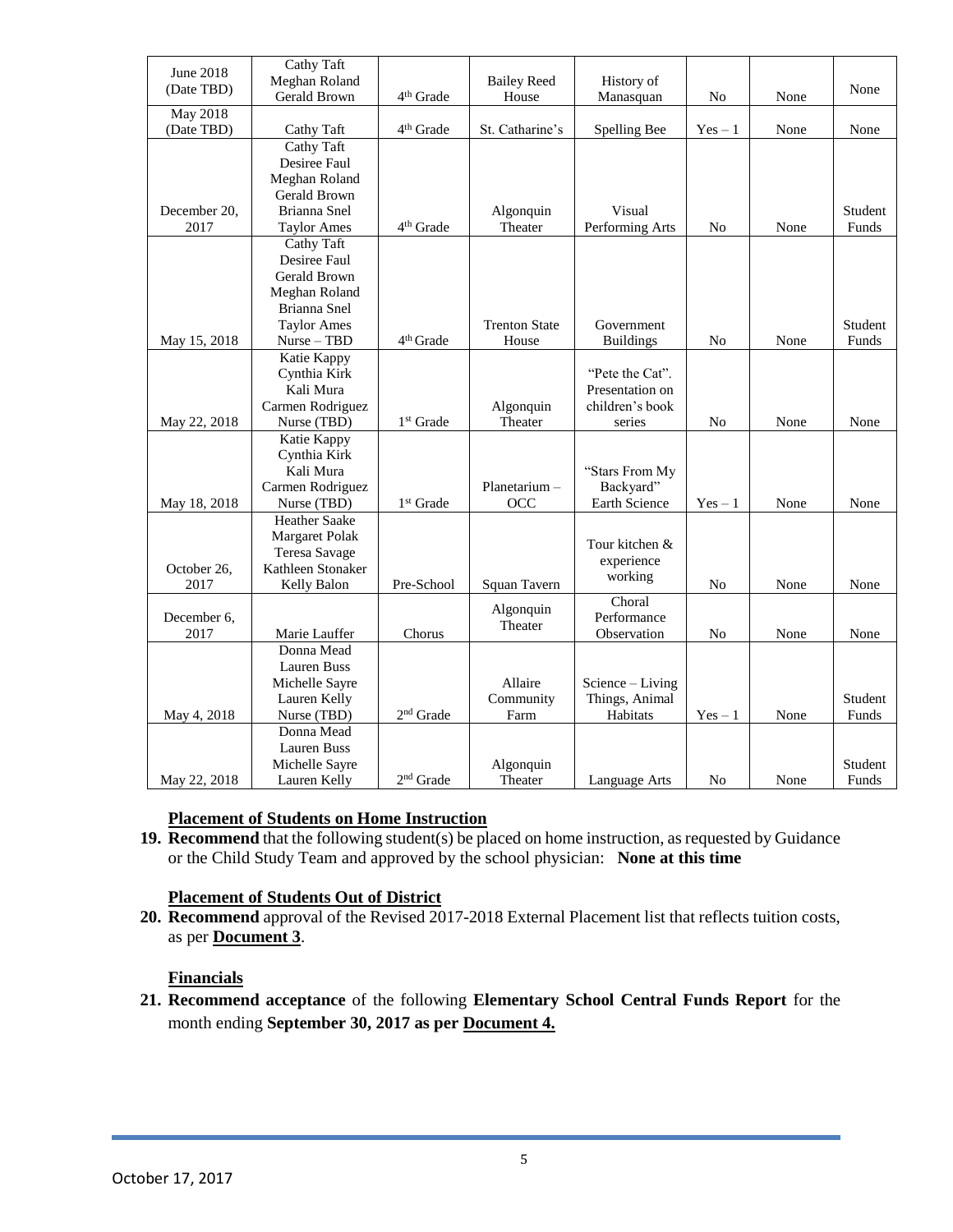## **MANASQUAN/SENDING DISTRICTS**

**General Items**

### **22. Secretary's Report**

**Recommend acceptance** of the following **Financial Reports**, **Elementary School Central Funds Report, Purchase Orders and Payment** and **Confirmation of Bills (Current Expense).**

The Business Administrator/Board Secretary certifies that as of **September 30, 2017** no budgetary appropriations account has obligations and payments, which in total exceed the amount appropriated by the Board of Education of the Borough of Manasquan.

**Be it Resolved;** that the amount of district taxes, excluding debt services requirements, needed to meet the obligations of this Board for the next eight weeks is **\$2,449,782.00** and that Manasquan Borough Council is hereby requested to place in the hands of the Treasurer of School Moneys that amount within the 30 days in accordance with the statutes relating thereto.

**Be It Resolved:** Pursuant to N.J.A.C. 6A:23A-16.10 (c)3 the Board of Education of the Borough of Manasquan accepts the **Business Administrator/Board Secretary's** certification as of **September 30, 2017** that no budgetary appropriations account has obligations and payments, which in total exceed the amount appropriated by the borough of Manasquan Board of Education.

**Recommend acceptance** of the **Secretary's Financial & Investment Report** and the **Treasurer's Report**, for the month ending **September 30, 2017** per **Document C**. (The Treasurer of School Moneys Report for the month of **September 2017** is on file in the Business Office and is in balance with the Secretary's Report).

Pursuant to N.J.A.C. 6A:23A-16.10(c)4, we the members of the Board of Education of the Borough of Manasquan, County of Monmouth, after having reviewed the Report of the Secretary and upon consultation with the appropriate officials, certify that as of **September 30, 2017** it is to the best of our knowledge that no major account fund has been expanded and that sufficient funds are available to meet the district's financial obligations for the remainder of the fiscal year, and that the Board of Education further approves the transfers made with line item accounts of the current expense portion of the **2017-2018 budgets** for **SEPTEMBER and OCTOBER** as recommended by the Superintendent of Schools, as per **Document C.**

**Purchase Orders** for the month of **OCTOBER 2017** be approved**,** as per **Document D .**

Recommend **acceptance** of the **Cafeteria Report** – **Document E.**

**(C) Be it Resolved:** that the **Bills (Current Expense)** in the amount of **\$1,287,886.31** for the month of **OCTOBER, 2017** be approved. Record of checks **(#41138** through **#41236**), and distributions are on file in the Business Office.

**Be it Resolved:** that the **Bills (Capital Expense)** in the amount of **\$0** for the month of **OCTOBER, 2017** be approved. Record of checks **(#1076** through **#1076),** and distributions are on file in the Business Office.

Confirmation of **Bills (Current Expense)** for **SEPTEMBER, 2017** at **\$2,463,573.46** and checks **(#40918** through **#41137)** and **(Capital Expense)** for **SEPTEMBER, 2017** at **\$785,482.10** and checks **(#1059 through #1075).**

**23. Recommend** approval of the acceptance of a 2017-2018 Parent-Paid Tuition Student in Grade 11 at the Manasquan High School, at the yearly tuition amount of \$7,000 (pro-rated), effective on or about Monday, October 23, 2017.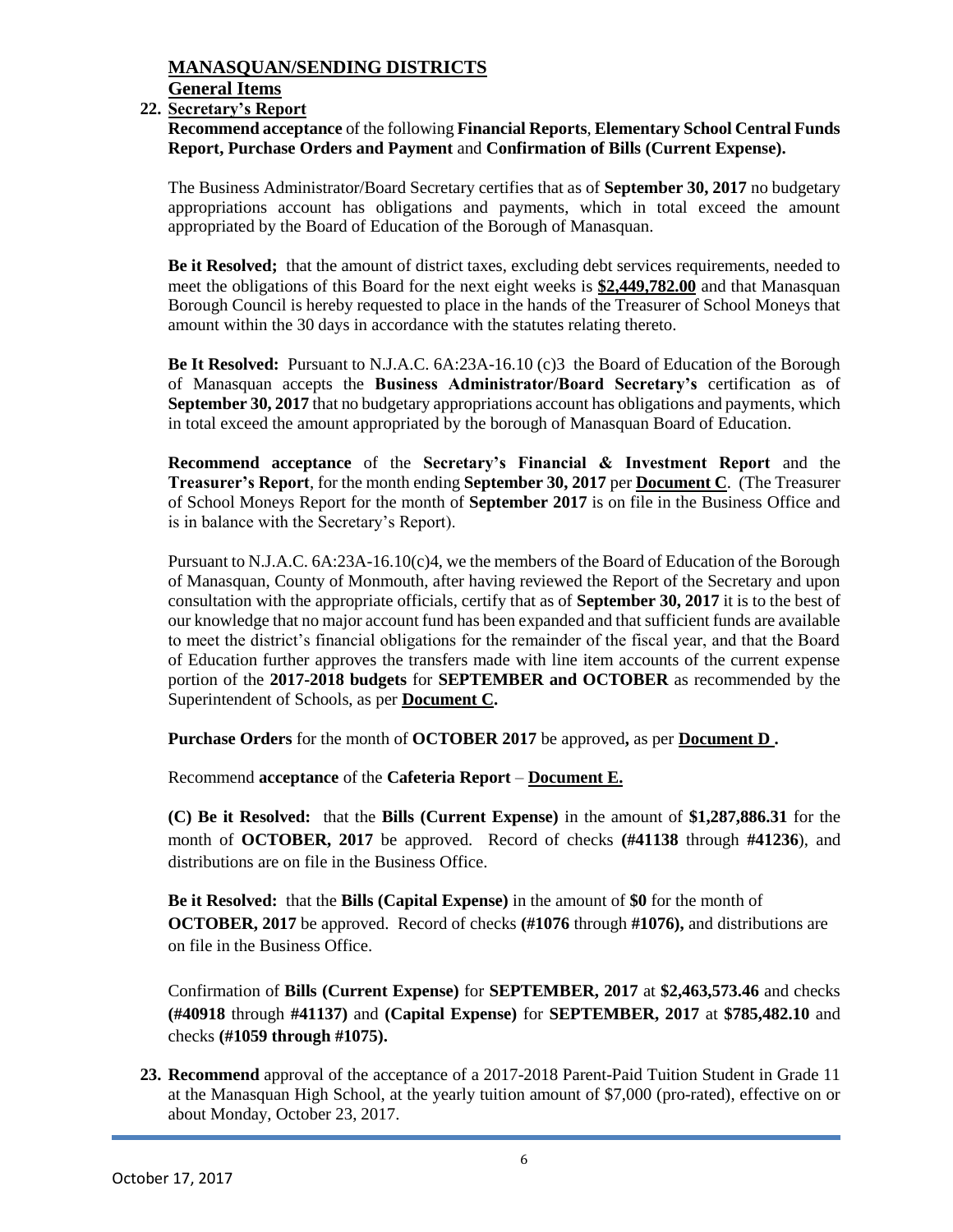- **24. Recommend** approval of the Request for Obsolete Equipment Disposal for a mobile science lab table. This equipment has been determined to be unusable, as per **Document F.**
- **25. Recommend** approval of the Plan of Action for the 2018-2019 School District Budget, as per **Document G.**
- **26. Recommend** approval of the NJQSAC Statement of Assurance for the 2017-2018 school year, as per **Document H.**
- **27. Recommend** approval of the acceptance of the Proposal for Construction Testing and Inspection Services for the Addition and Renovations to Manasquan High School from Underwood Engineering, in the estimated amount of \$74,500. (pending attorney review)
- **28. Recommend** approval of Inclusive Technology Solutions,LLC to provide 4 hours of assistive technology support to student # 22271 at a rate of \$110.00 per hour. (not to exceed \$440.00).
- **29. Recommend** approval of the Facility Rental Agreement with the Atlantic Club for the 2017-2018 Manasquan High School Swim Team practices and swim meets, in the amount of \$15,710, as per **Document I.**
- **30. Recommend** approval of the **Curriculum list** for the **2017-2018** School Year as per **Document J.**
- **31. Recommend** approval of the New Jersey Healthy Communities Network grant application.
- **32. Recommend** approval of the Resolution of Support Authorizing the Submission of a Sustainable Jersey for Schools Grant Applications as per **Document K.**
- **33. Recommend** approval for Francis Peters, an Occupational Therapy Assistant from Thomas Jefferson University, to work under district Occupational Therapist for a Level I fieldwork experience for a total of 36 hours from November 11, 2017 to January 19, 2018.
- **34. Recommend** approval to officially recognize the Manasquan Surf program as a team sport, and to establish a 2018-2019 school budget to supplement the existing surf program. The board agrees to fund the following:
	- Coaches (as per negotiated agreement)
	- Lifeguards
	- Jerseys
	- NSSA Membership
	- State Championship Entry Fee
	- Judges
	- Buses for Meets
- **35. Recommend** approval of the second reading and adoption of the following policies, as per **Document L.**
	- $\circ$  P & R 7102 Site Selection and Acquisition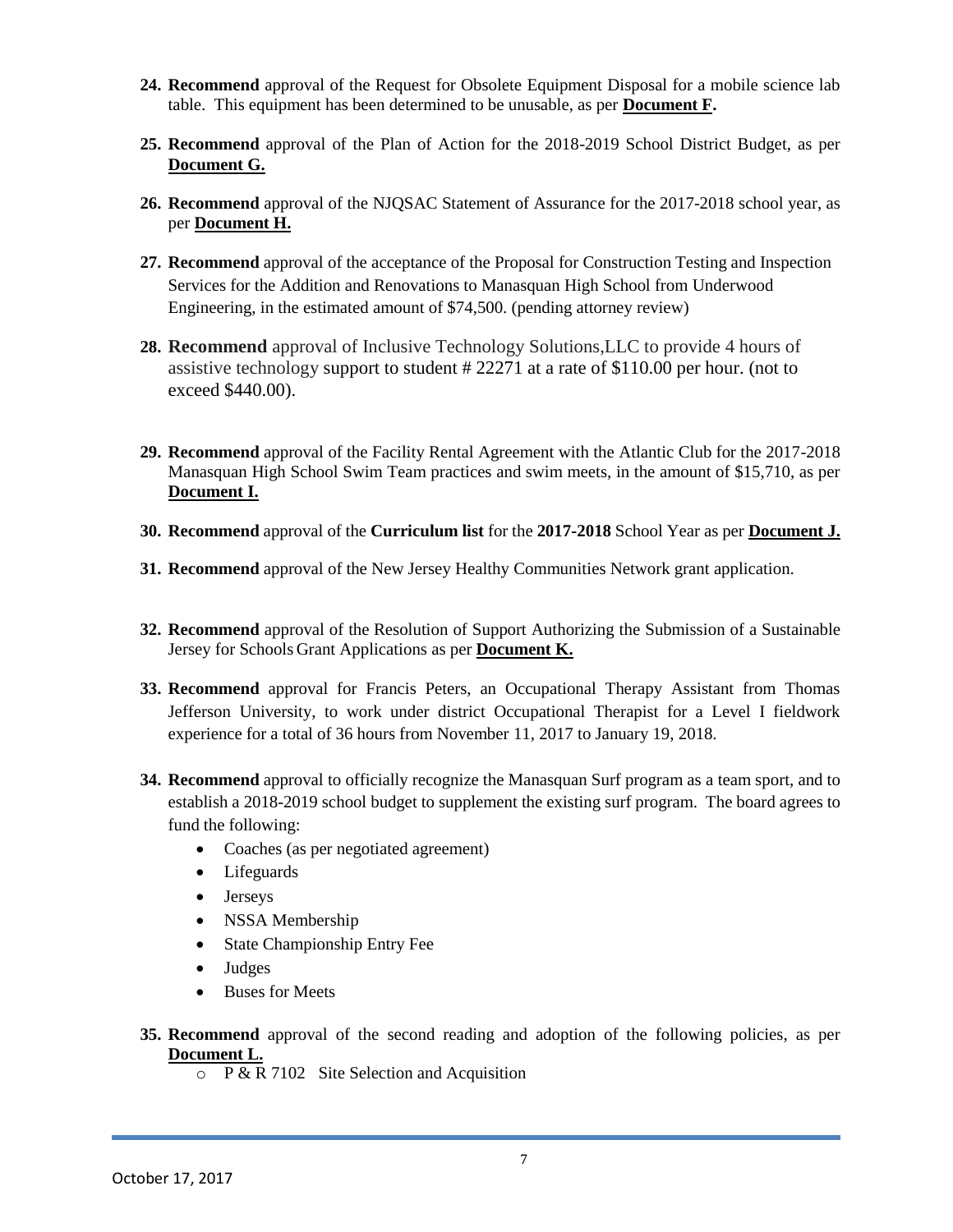## **Professional Days**

**36. Recommend** approval of the **attendance** of staff members at conferences/workshops indicated below:

| <b>Date</b>          | <b>Name</b>            | <b>Destination</b>   | <b>Purpose</b>           | <b>Sub</b>     | Cost                    |
|----------------------|------------------------|----------------------|--------------------------|----------------|-------------------------|
|                      |                        |                      |                          |                | Mileage - \$42.42       |
|                      |                        |                      |                          |                | Tolls - \$25.00         |
|                      |                        |                      |                          |                | Parking - \$20.00       |
|                      |                        |                      |                          |                | Hotel - \$194.00        |
|                      |                        |                      | <b>NJSBA</b>             |                | Meals/Incidentals -     |
| October 23, 24, 2017 | Jesse Place            | <b>Atlantic City</b> | Workshop                 | No             | \$96.00                 |
|                      |                        |                      | <b>NJ GMIS</b>           |                |                         |
|                      | <b>Jesse Place</b>     |                      | Cybersecurity            |                |                         |
| November 2, 2017     | Frank Scott            | Union                | Awareness                | No             | Travel - \$31.25 Each   |
|                      |                        |                      |                          |                |                         |
|                      |                        | Mercer County        | <b>State Tennis</b>      |                |                         |
| October 7, 2017      | Dorothy Gerlach        | Park                 | Tournament               | N <sub>0</sub> | Travel - \$23.56        |
|                      |                        |                      | <b>State Tennis</b>      |                |                         |
| October 8, 2017      | Dorothy Gerlach        | Hamilton             | Tournament               | N <sub>0</sub> | Travel - \$22.63        |
|                      |                        |                      | <b>Tool Kit for</b>      |                |                         |
|                      |                        |                      | Supervisors of           |                | Registration - \$149.00 |
| November 3, 2017     | Margaret Polak         | Monroeville          | Special Ed.              | N <sub>0</sub> | Mileage - \$22.01       |
|                      |                        |                      | <b>STEAM TANK</b>        |                |                         |
| October 25, 2017     | Barbara Kerensky       | <b>Atlantic City</b> | Competition              | N <sub>0</sub> | None                    |
|                      | <b>Jesse Place</b>     |                      | Genesis User             |                |                         |
| December 11, 2017    | Maria Attilio          | Hillsborough         | Group Mtg.               | N <sub>0</sub> | Mileage - \$36.39 Each  |
|                      | Susan Lord             |                      | Self-Regulation          |                |                         |
| December 5, 2017     |                        | Manalapan            | Workshop (CST)           | No             | Mileage - \$6.60        |
| November 16, 2017    | Susan Lord             | Mountainside         | <b>Facility Tour</b>     | N <sub>o</sub> | Mileage - \$16.18       |
|                      |                        |                      | Substance Use            |                |                         |
| October 25, 2017     | Leigh Busco            | Eatontown            | Disorders                | N <sub>0</sub> | None                    |
|                      |                        | Ocean                | Supervisors              |                |                         |
| October 3, 2017      | Craig Murin            | Township             | Meeting                  | N <sub>o</sub> | Mileage - \$9.30        |
|                      | Claire Kozic           |                      |                          |                |                         |
|                      | Eric Wasnesky          |                      |                          |                |                         |
|                      | Kevin Hyland           |                      | Advisor/Teacher          |                |                         |
| December 7, 2017     | Rick Coppola           | <b>Scotch Plains</b> | Meeting                  | $Yes - 3$      | Mileage: \$28.52 Each   |
|                      |                        |                      | <b>NJAAP</b> School      |                |                         |
|                      |                        |                      | Health                   |                | Registration - \$195.00 |
| October 18, 2017     | <b>Cheryl Bontales</b> | Somerset             | Conference               | Yes            | Mileage - \$30.31       |
|                      |                        |                      | Defining,<br>Designing & |                |                         |
|                      |                        |                      | Delivering               |                |                         |
| November 20, 2017    | Barbara Kerensky       | Jamesburg            | Personalized Inst.       | No             | None                    |
| October 21, 2017     |                        |                      | M.C. Tennis              |                |                         |
| October 22, 2017     | Dorothy Gerlach        | Middletown           | Tournament               | No             | Mileage - \$29.14       |
|                      |                        |                      | NJ Council for           |                |                         |
|                      |                        |                      | History                  |                | Registration - \$80.00  |
| December 1, 2017     | Jason Bryant           | Princeton            | Education                | Yes            | Mileage - \$12.09       |
|                      |                        |                      | Monmouth                 |                |                         |
|                      |                        |                      | County Tech              |                |                         |
| November 1, 2017     | Jesse Place            | Freehold             | Council                  | No             | Mileage - \$10.91       |
|                      |                        |                      | <b>AMTNJ</b>             |                | Registration - \$265.00 |
| October 27, 28, 2017 | Craig Murin            | East Windsor         | Conference               | No             | Mileage- \$19.22        |

### **Student Action Field Trips**

**37. Recommend** approval of the field trips listed below: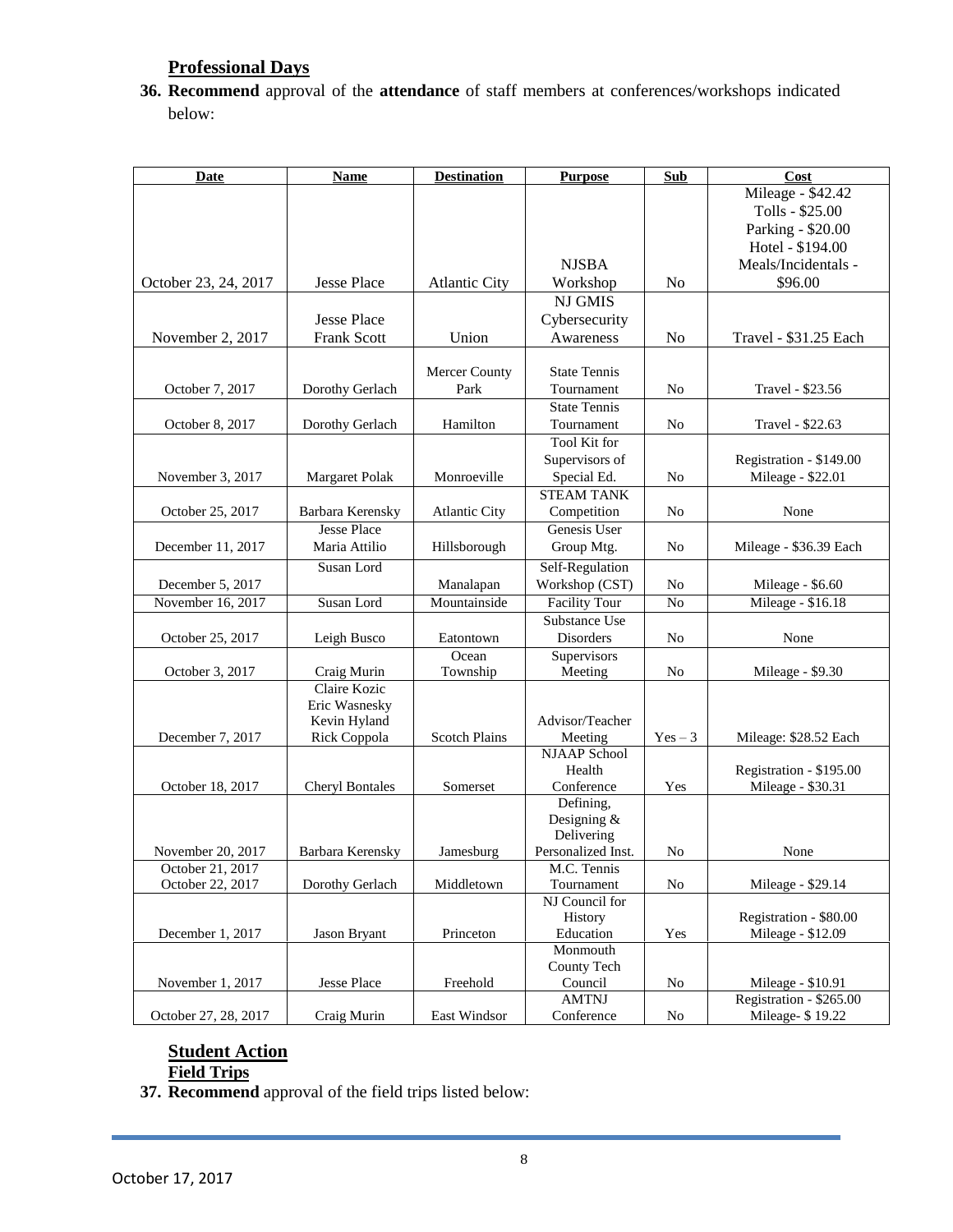| Date                                                                                                                                   | Name                                                       | <b>Subject</b>          | <b>Destination</b>                       | <b>Purpose</b>                                 | <b>Sub</b> | <b>Other Board</b><br><b>Costs</b> | Other<br>Fund    |
|----------------------------------------------------------------------------------------------------------------------------------------|------------------------------------------------------------|-------------------------|------------------------------------------|------------------------------------------------|------------|------------------------------------|------------------|
| October 27, 2017                                                                                                                       | James Fagen<br>Harry Harvey<br>Jason Bryant<br>Nurse - TBD | History                 | <b>Brookdale</b><br>Community<br>College | Speaker on<br>Historical<br>Lesson             | $Yes - 3$  | None                               | Student<br>Funds |
| October 2017<br>(date TBD)                                                                                                             | James Fagen<br>Jason Bryant                                | <b>History</b>          | NYC.                                     | Tour Little<br>Italy & China<br>town           | $Yes-2$    | Bus - \$560                        | None             |
| October 30, 2017                                                                                                                       | Jamie Onorato<br>Jamie Mawn<br>Nurse - TBD                 | Yearbook/<br>Journalism | Rutgers<br>University                    | <b>Fall Student</b><br>Press Day<br>Conference | $Yes-2$    | Bus - \$375                        | None             |
| November 3, 2017                                                                                                                       | Kevin Hyland                                               | ECC/Rutgers             | Hawkswood<br>School                      | Training on SE<br>Curriculum                   | $Yes - 1$  | Bus - \$375                        | None             |
| October 20, 2017<br>November 13, 20,<br>2017<br>December 9, 2017<br>January 9,16, 2018<br>February 24, 2018<br>March 8, 15,22,<br>2018 | Lisa Crowning                                              | Academic<br>Team        | Various<br>Locations                     | Academic<br>Team<br>Competition                | $Yes - 1$  | Bus - \$375<br><b>Each Date</b>    | None             |

#### **Placement of Students on Home Instruction**

**38. Recommend** that the following student(s) be placed on home instruction, as requested by Guidance or the Child Study Team and approved by the school physician:

| #183615 | <b>Grade 12</b> | September 26, 2017 - October 26, 2017 (Medical) |
|---------|-----------------|-------------------------------------------------|
| #182261 | Grade 12        | September 27, 2017 - October 27, 2017 (Medical) |
| #2334   | <b>Grade 10</b> | October 16, 2017 - December 22, 2017 (Medical)  |

**Financials**

**39. Recommend acceptance** of the following **High School Central Funds Report** for the month ending **September 30, 2017 as per Document M.**

#### **40. Old Business/New Business**

#### **41. Public Forum**

#### **42. Executive Session**

**WHEREAS**, the Sen. Byron M. Baer Open Public Meetings Act, *N.J.S.A*. 10:4-6, *et seq*., (the "Act") provides that the Manasquan Board of Education hold an "Executive Session" from which the public is excluded to discuss matters that are confidential or are one of the nine (9) subject matters listed in Section 12(b) of the Act; and

**WHEREAS**, it is recommended by the Superintendent that the Manasquan Board of Education go into Executive Session on this date in Manasquan, New Jersey, to discuss matters that are permissible for discussion in Executive Session; and

**WHEREAS**, the length of the Executive Session is estimated to be thirty (30) minutes after which the public meeting of the Board shall reconvene and proceed with business; and

**WHEREAS**, that the Board hereby declares that its discussion of the following subject(s) will be made public at a time when the public's interest in disclosure is greater than any privacy or governmental interest being protected from disclosure.

**NOW, THEREFORE BE IT RESOLVED** by the Manasquan Board of Education that the Board shall go into Executive Session to discuss the following items: